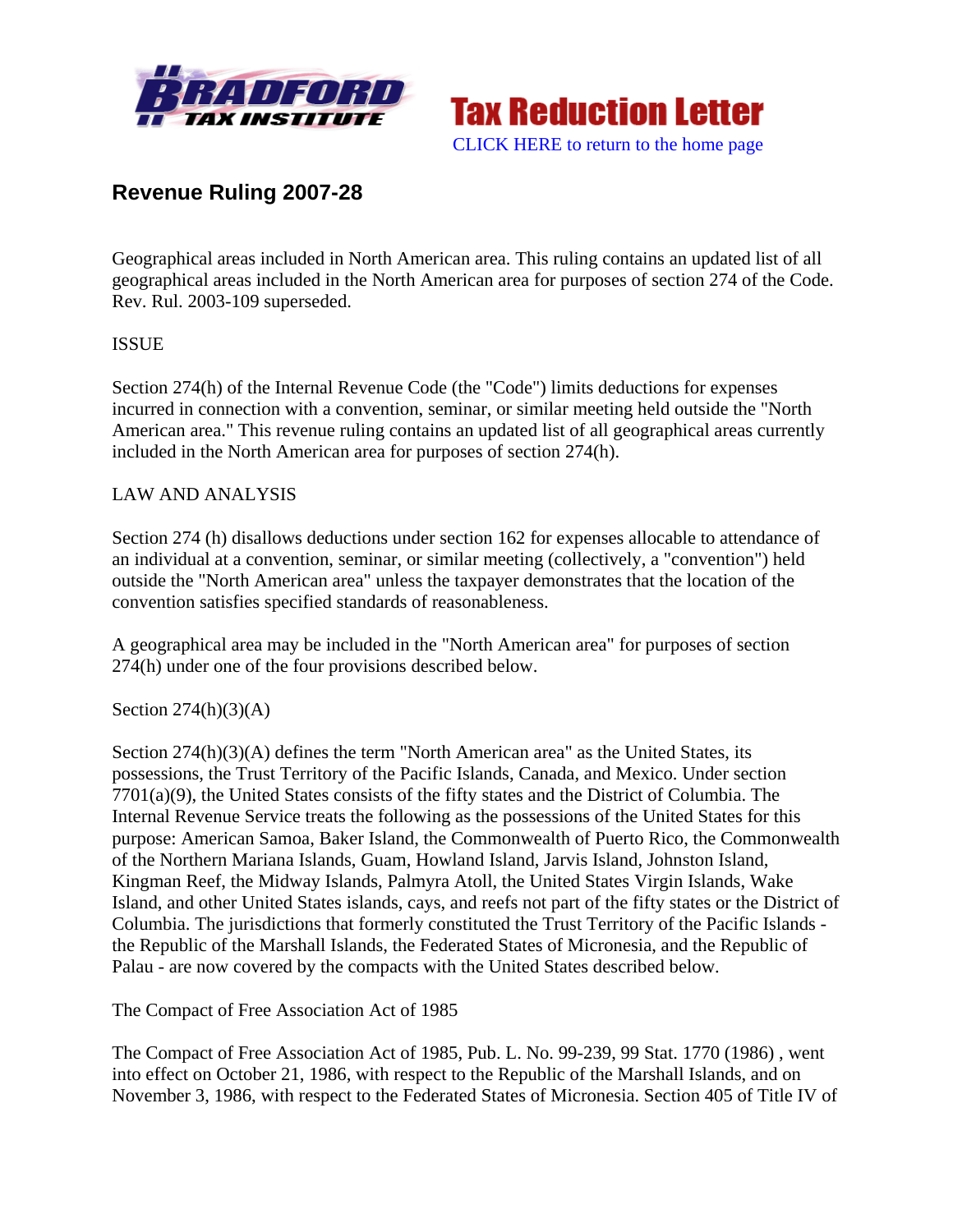the Compact provides that, for purposes of section  $274(h)(3)(A)$  of the Code, the Republic of the Marshall Islands and the Federated States of Micronesia are included in the North American area.

The Compact of Free Association Between the United States and the Republic of Palau

The Compact of Free Association between the United States and the Republic of Palau, Pub. L. No. 99-658, 100 Stat. 3672 (1986) , went into effect on October 1, 1994. Section 225 (d) of Title II of the Compact with Palau provides that, for purposes of section 274(h)(3)(A) of the Code, Palau is included in the North American area.

## Section  $274(h)(6)$

Section 274(h)(6)(A) provides that the term "North American area" includes any "beneficiary country" if, as of the time a convention begins: (i) there is in effect an agreement described in section 274(h)(6)(C) providing for the exchange of information between the United States and the beneficiary country; and (ii) there is not in effect a finding by the Secretary of the Treasury that the tax laws of the beneficiary country discriminate against conventions held in the United States.

Section 274(h)(6)(B) defines the term "beneficiary country" as a beneficiary country as defined in section 212(a)(1)(A) of the Caribbean Basin Economic Recovery Act, Pub. L. No. 98-67, 97 Stat. 384 (1983), and Bermuda. Under section  $274(h)(6)(C)(i)$ , to constitute an agreement that provides for the exchange of information between the United States and a beneficiary country, an agreement generally must provide:

for the exchange of such information (not limited to information concerning nationals or residents of the United States or the beneficiary country) as may be necessary or appropriate to carry out and enforce the tax laws of the United States and the beneficiary country (whether criminal or civil proceedings) , including information which may otherwise be subject to nondisclosure provisions of the local law of the beneficiary country such as provisions respecting bank secrecy and bearer shares.

Where an exchange of information agreement between a beneficiary country and the United States does not qualify as an agreement described in section  $274(h)(6)(C)(i)$  or is not in effect within the meaning of section  $274(h)(6)(A)(i)$ , the beneficiary country is not included as part of the North American area under section 274(h)(6) for purposes of determining whether deductions are allowed for expenses incurred in connection with a convention.

Rev. Rul. 2003-109, 2003-2 C.B. 839, identified each of the following jurisdictions as a beneficiary country for which there was in effect an agreement with the United States as described in section  $274(h)(6)(C)(i)$  and for which there was not in effect a finding by the Secretary of the Treasury that the tax laws of the beneficiary country discriminate against conventions held in the United States: Antigua and Barbuda, Barbados, Bermuda, Costa Rica, Dominica, Dominican Republic, Grenada, Guyana, Honduras, Jamaica, Saint Lucia, and Trinidad and Tobago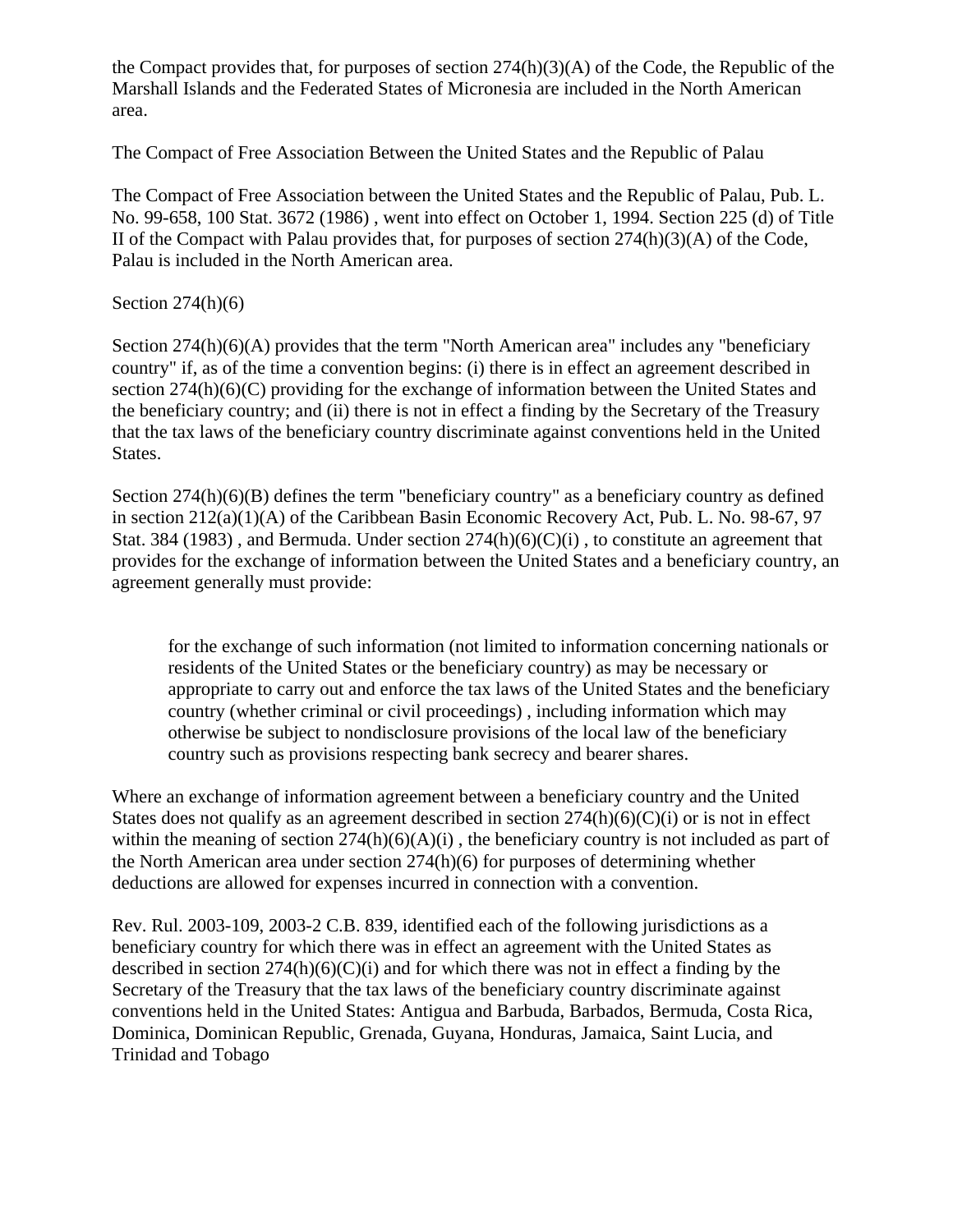It has come to the attention of the Internal Revenue Service that the tax information exchange agreement signed by the United States and Saint Lucia on January 30, 1987, is not in effect within the meaning of section  $274(h)(6)(A)(i)$  because the government of Saint Lucia has not enacted legislation to implement the agreement. Accordingly, Saint Lucia is not included in the North American area under section 274(h)(6) , subject to the transition relief provided in the Holding below.

Since publication of Rev. Rul. 2003-109, three new qualifying agreements have entered into force. First, the "Agreement Between the Government of the United States of America and the Government of the Commonwealth of the Bahamas for the Provision of Information with Respect to Taxes and for Other Matters" entered into force on December 31, 2003. See Treas. News Release JS-1075 (December 31, 2003) . However, under the agreement with the Bahamas, Article 2 ("Provision of Information with Respect to United States Taxes") did not take effect with respect to requests for information made by the United States in connection with a civil matter until January 1, 2006, and Article 5 ("Convention Tax Treatment") similarly did not take effect until January 1, 2006. Consequently, the Bahamas is included within the North American area under section 274(h)(6) as of January 1, 2006.

Second, the "Agreement Between the United States of America and the Kingdom of the Netherlands in Respect of Aruba for the Exchange of Information With Respect to Taxes" entered into force on September 13, 2004. See Treas. News Release JS-1914 (September 14, 2004) . Therefore, Aruba is included within the North American area under section 274(h)(6) as of September 13, 2004.

Third, the "Agreement Between the Government of the United States of America and the Government of the Kingdom of the Netherlands in Respect of the Netherlands Antilles for the Exchange of Information With Respect to Taxes" entered into force on March 22, 2007. Therefore, the Netherlands Antilles is included within the North American area under section 274(h)(6) as of March 22, 2007.

Two other beneficiary countries - the Cayman Islands and the British Virgin Islands - have entered into tax information exchange agreements with the United States that are not of the type described in section  $274(h)(6)(C)(i)$  because of certain limitations in the scope of those agreements. Accordingly, the Cayman Islands and the British Virgin Islands are not included as part of the North American area under section 274(h)(6).

## HOLDING

For purposes of determining whether deductions are allowed for expenses incurred in connection with a convention, seminar, or similar meeting, the following areas are included in the "North American area" as of the effective date of section 274(h) except as otherwise indicated:

- 1 The fifty states of the United States and the District of Columbia;
- 2 The possessions of the United States, which for this purpose are American Samoa, Baker Island, the Commonwealth of Puerto Rico, the Commonwealth of the Northern Mariana Islands, Guam, Howland Island, Jarvis Island, Johnston Island, Kingman Reef, the Midway Islands, Palmyra Atoll, the United States Virgin Islands, Wake Island, and other